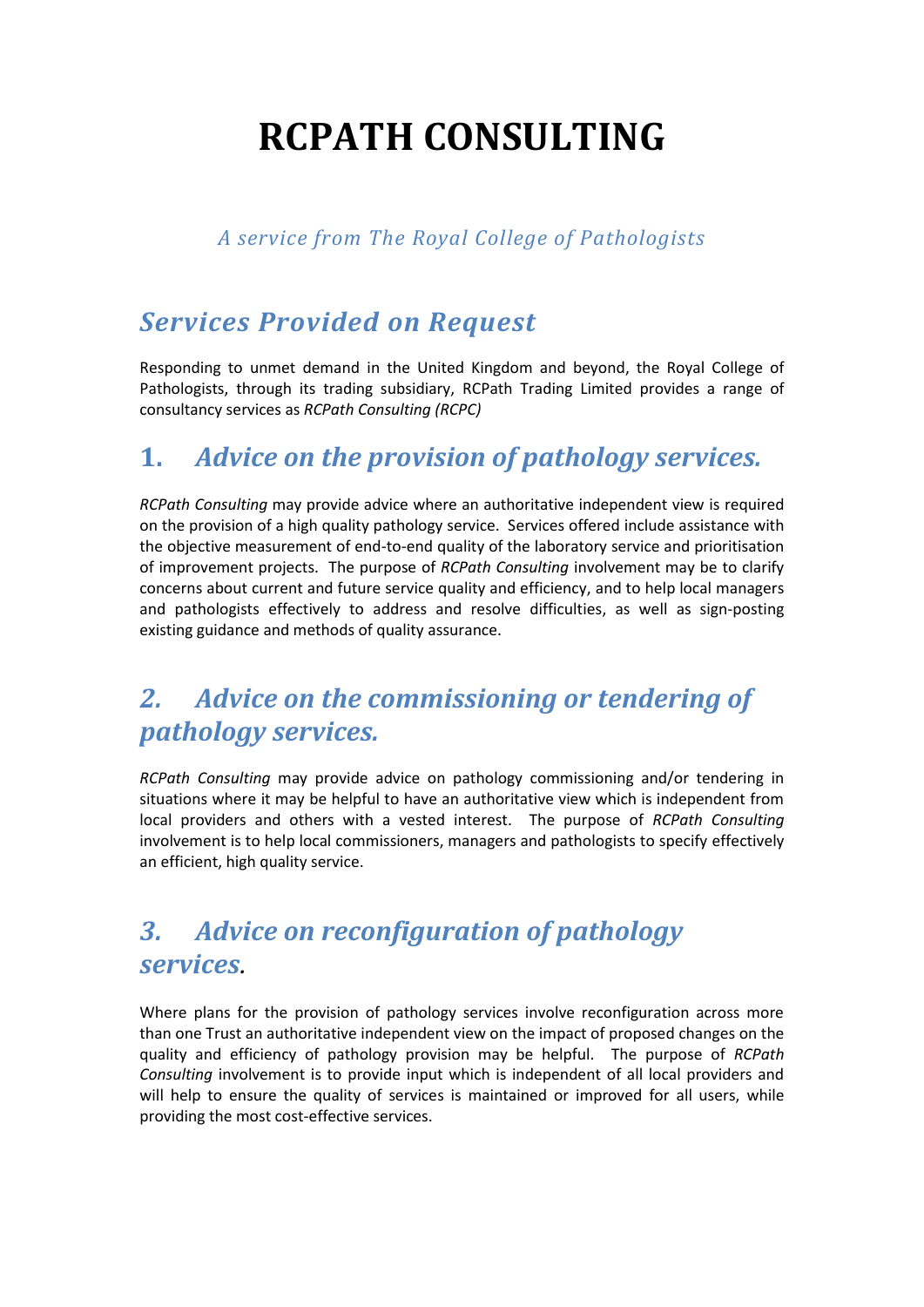## *4. Advice as part of an option appraisal process.*

*RCPath Consulting* may provide independent input to an option appraisal process when pathology plans are assessed, options considered and prioritised and decisions taken. In these circumstances, where one-off independent input is required, no report will be prepared.

#### *Requests for consultancy services*

Requests for *RCPath Consulting* services may be received from NHS Trusts, Foundation Trusts, Commissioner Groups, Strategic Health Authorities, independent Advisors and pathology networks in writing, through our web-site or via e-mail. The individual Scope and Schedule of Services will vary depending on the circumstances of each request and *RCPath Consulting* will respond individually to requests. However *RCPath Consulting* retains the right to refuse requests for its services.

*RCPath Consulting* involvement will take place according to individual Scope and Schedule of Services agreed in advance with the organisation(s) requesting the service. If agreed as part of those Scope and Schedule, *RCPath Consulting* Pathology Advisors will produce a report with recommendations. Any report produced will be scrutinised by a further panel within *RCPath Consulting* prior to being shared with the requestor and will follow quality assurance processes as described in Appendix 2 below.

## *RCPath Consulting Lead and Advisor Panel*

In order to provide the consultancy services outlined above, an Honorary Officer of the Royal College of Pathologists has been appointed by the Directors of RCPath Trading Limited to be the RCPC Lead and a panel of preferred Pathology Advisors is being established. *RCPath Consulting* will only recommend Advisors who are senior Fellows of The College and who have considerable experience of the issues involved in management in pathology (see Person Specification, Appendix 1) and who have been successful in the appointments process (see below). Following agreement on the specific requirements of the requestor, *RCPath Consulting* can advise on whether input from an individual or a team may be appropriate in a particular case and provide a Pathology Advisor from the list held centrally. Unless otherwise requested or agreed, Advisors will be recommended who do not work in the same geographical region as the requestor. The requesting body will then contract with RCPath Consulting and agree to pay for the review. Payment will involve a fee to *RCPath Consulting* (fee structure available on request) which will include the fee payable to the individual Pathology Advisors or their employing Trusts.

## *Appointments Process*

Appointments to the RCPC Lead position and panel are made by the RCPath Trading Limited Directors and ratified by College Council. The person specification (see Appendix 1 below) for Pathology Advisors is circulated and expressions of interest sought by e-mail from the Fellows of the Royal College of Pathologists using the College database. An interview panel is convened by the College President and Chief Executive, as Directors of RCPath Trading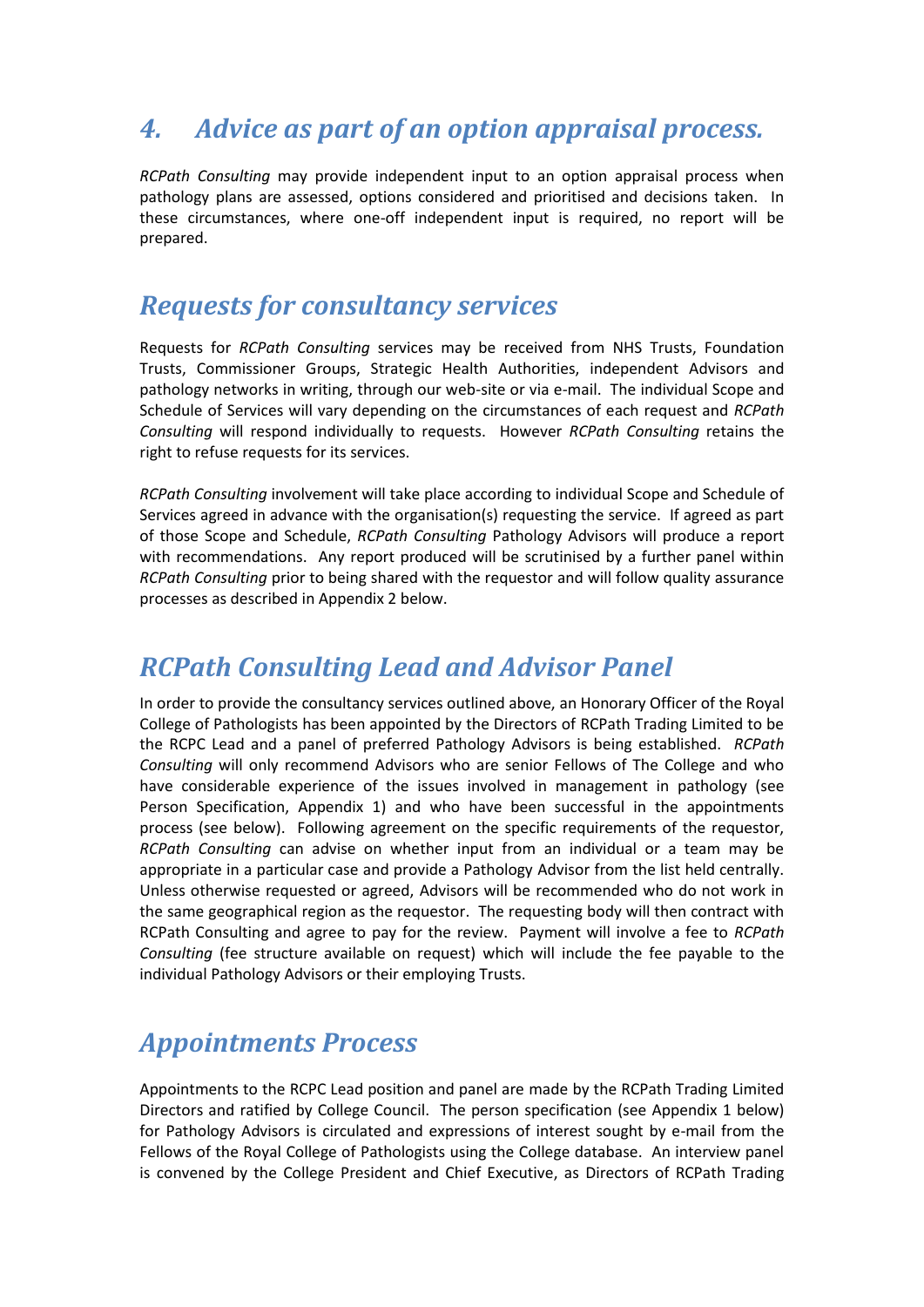Limited, and interested Fellows are invited to interview. Successful candidates are invited to join the panel of *RCPath Consulting* Pathology Advisors and are required to complete a declaration of interests which will be shared with the requestor. An induction and training meeting will define the terms under which the panel of Advisors will operate.

## *Improving Standards in Pathology*

The efficient use of resources as an integral part of any assessment of laboratory quality, and our approach is to optimise the quality of the service for the benefit of the patient, not for the benefit of employers or employees.

Pathology Advisors may use the experience gained to inform standards in pathology services more widely, for example, by running workshops for pathology commissioners, managers, scientists, Fellows and members of the College to share good practice and learning. Alternatively 'lessons learnt' articles may be written for the College Bulletin. At all times *RCPath Consulting* and its Pathology Advisors will respect the confidentiality and commercial sensitivity of the requestors and information gained during consultancy work and requestors will be informed of any publications or presentations and invited to comment.

> Dr Rachael Liebmann August 2014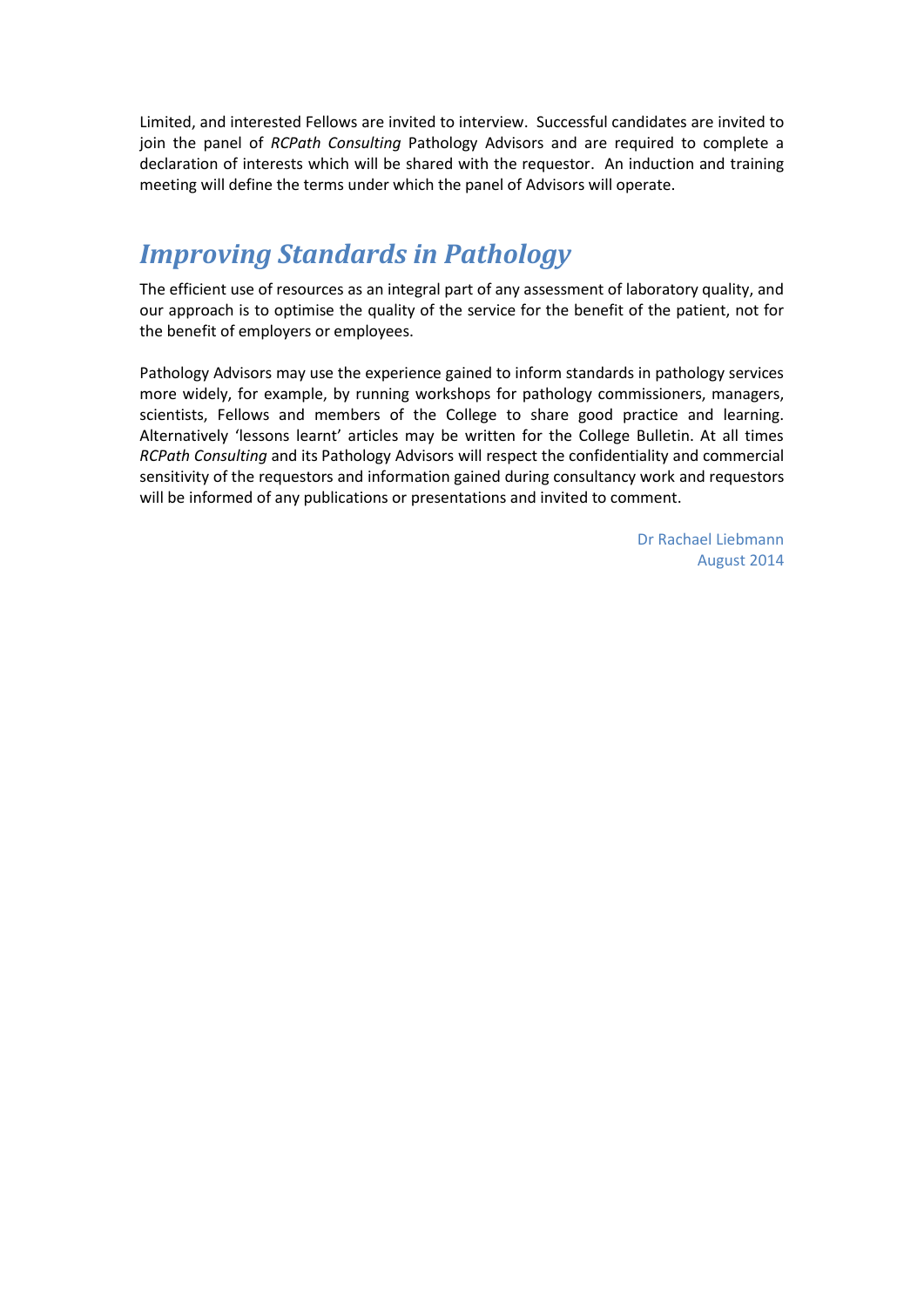#### *Appendix 1*

## *RCPath Consulting Advisor Person Specification*

| <b>Requirements</b>                                                                                                                                                                                                                                                   | <b>Essential</b><br>F | <b>Desirable</b><br>D |
|-----------------------------------------------------------------------------------------------------------------------------------------------------------------------------------------------------------------------------------------------------------------------|-----------------------|-----------------------|
|                                                                                                                                                                                                                                                                       |                       |                       |
| Fellow of the College for 7 years or more                                                                                                                                                                                                                             | Ė                     |                       |
| In active practice or within 5 years after retirement from active                                                                                                                                                                                                     |                       |                       |
| practice                                                                                                                                                                                                                                                              | Е                     |                       |
| If in active practice participating in a CPD scheme                                                                                                                                                                                                                   | Е                     |                       |
| <b>Broad overview of all pathology disciplines</b>                                                                                                                                                                                                                    | E                     |                       |
| General                                                                                                                                                                                                                                                               |                       |                       |
| Previous experience of clinical management i.e. management of a<br>clinical service as Clinical Lead, Clinical Director or Divisional Director,<br>or management within a pathology network, cancer network,<br>deanery, research team, specialist society or College | Е                     |                       |
| Interest / experience in developing and achieving measures of quality                                                                                                                                                                                                 |                       |                       |
| in pathology services                                                                                                                                                                                                                                                 | Е                     |                       |
| Interest / experience in commissioning of pathology services                                                                                                                                                                                                          | E                     |                       |
| Interest / experience in reconfiguration of pathology services                                                                                                                                                                                                        | Е                     |                       |
| <b>Communication and Language skills</b>                                                                                                                                                                                                                              |                       |                       |
| Ability to communicate effectively with managers, commissioners and<br>pathology professionals                                                                                                                                                                        | E                     |                       |
| Good knowledge of and ability to use spoken and written English                                                                                                                                                                                                       | F                     |                       |
| Ability to present effectively to an audience using a variety of                                                                                                                                                                                                      |                       |                       |
| methods and to respond to questions and queries                                                                                                                                                                                                                       | Е                     |                       |
| <b>Good presentation skills</b>                                                                                                                                                                                                                                       | E                     |                       |
| <b>Abilities and Aptitude</b>                                                                                                                                                                                                                                         |                       |                       |
| Ability to develop effective working relationships on an individual                                                                                                                                                                                                   |                       |                       |
| <b>basis</b>                                                                                                                                                                                                                                                          | Е                     |                       |
| <b>Flexible attitude</b>                                                                                                                                                                                                                                              | Е                     |                       |
| Ability to take responsibility and show evidence of leadership                                                                                                                                                                                                        | F                     |                       |
| <b>Awareness of personal limitations</b>                                                                                                                                                                                                                              | E                     |                       |
| <b>Experience of working as part of a team</b>                                                                                                                                                                                                                        | Е                     |                       |